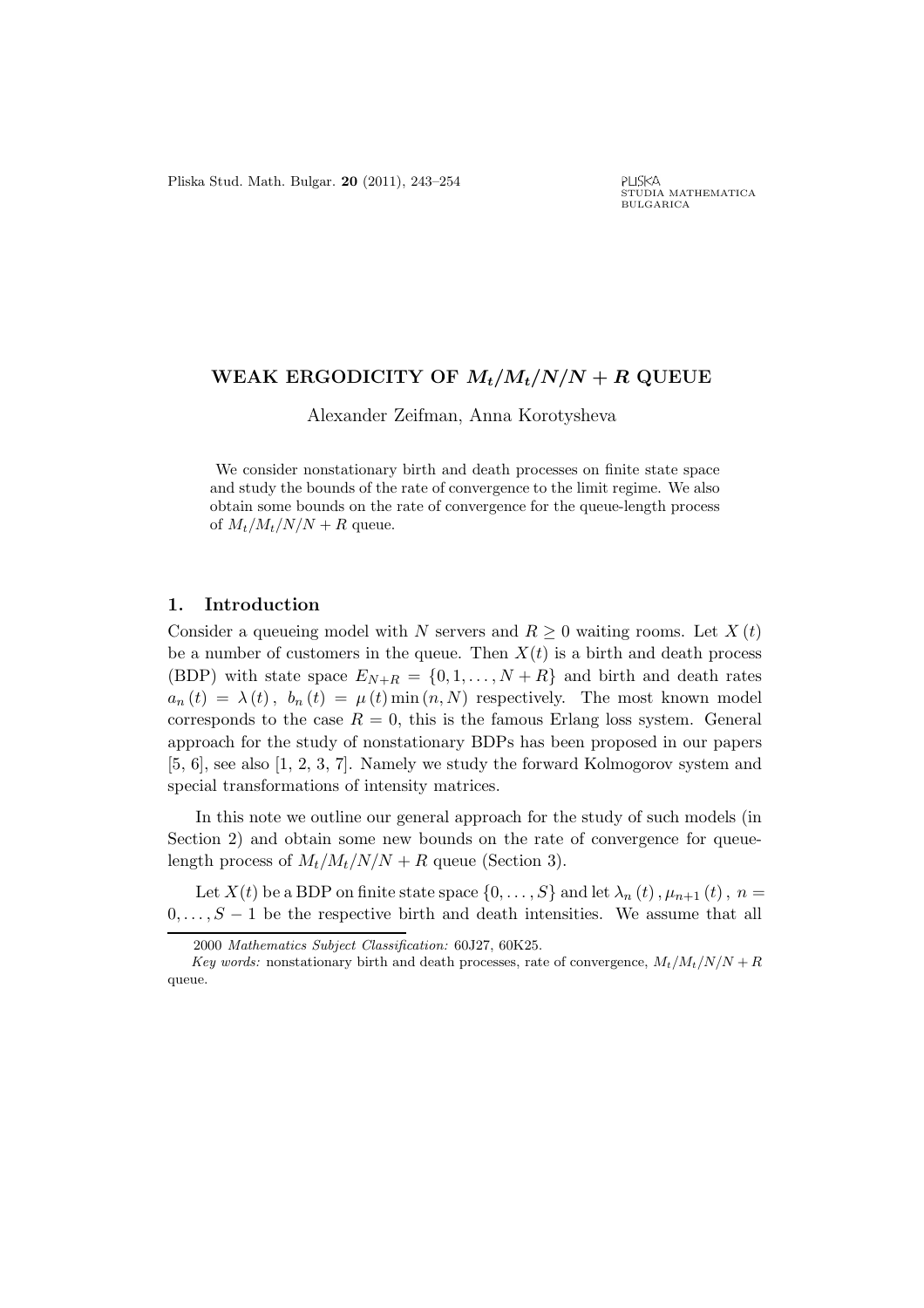$\lambda_n(t), \mu_{n+1}(t), n = 0, \ldots, S-1$ , are non-negative and locally integrable on  $[0; \infty)$  functions.

Denote by  $p_i(t)$  the state probabilities of  $X(t),$  by  $\mathbf{p}(t) = \left(p_0(t), p_1(t), \ldots, p_S(t)\right)^T$ the respective column vector, and by  $A(t) = \{a_{ij}(t)\}_{i,j=0}^S$ ,  $t \geq 0$  the transposed intensity matrix of the process:

(1) 
$$
a_{ij}(t) = \begin{cases} \lambda_{i-1}(t), & \text{if } j = i-1, \\ \mu_{i+1}(t), & \text{if } j = i+1, \\ -(\lambda_i(t) + \mu_i(t)), & \text{if } j = i, \\ 0, & \text{overwise.} \end{cases}
$$

Throughout the whole paper we use the  $l_1$ -norm for vectors  $\|\mathbf{x}\| = \sum |x_i|$ .

BDP  $X(t)$  is called weakly ergodic if  $\|\mathbf{p}^*(t) - \mathbf{p}^{**}(t)\| \to 0$  as  $t \to \infty$  for any initial conditions  $\mathbf{p}^*(s), \mathbf{p}^{**}(s)$  and any  $s \geq 0$ .

## 2. General bounds for finite BDPs

Let  $\delta_k > 0$ ,  $1 \leq k \leq S-1$  be positive numbers. Put

$$
\mathbf{u}^{\mathbf{v}}
$$

(2) 
$$
\alpha_k(t) = \lambda_k(t) + \mu_{k+1}(t) - \delta_{k+1}\lambda_{k+1}(t) - \delta_k^{-1}\mu_k(t), \quad k = 0, \ldots, S-1,
$$

and

(3) 
$$
\zeta_k(t) = \lambda_k(t) + \mu_{k+1}(t) + \delta_{k+1}\lambda_{k+1}(t) + \delta_k^{-1}\mu_k(t), \quad k = 0, \ldots, S-1,
$$

(here we suppose  $\delta_0^{-1} = \delta_S = 0$  and  $\delta_0 = 1$ ).

Denote

(4) 
$$
\min_{0 \le k \le S-1} \alpha_k(t) = \beta(t),
$$

(5) 
$$
\max_{0 \le k \le S-1} \zeta_k(t) = \chi(t),
$$

and

(6) 
$$
d_k = \prod_{i=0}^{k-1} \delta_i, \quad \theta = \sum_{i=1}^{S} d_i, \quad d = \min_{1 \le i \le S} d_i
$$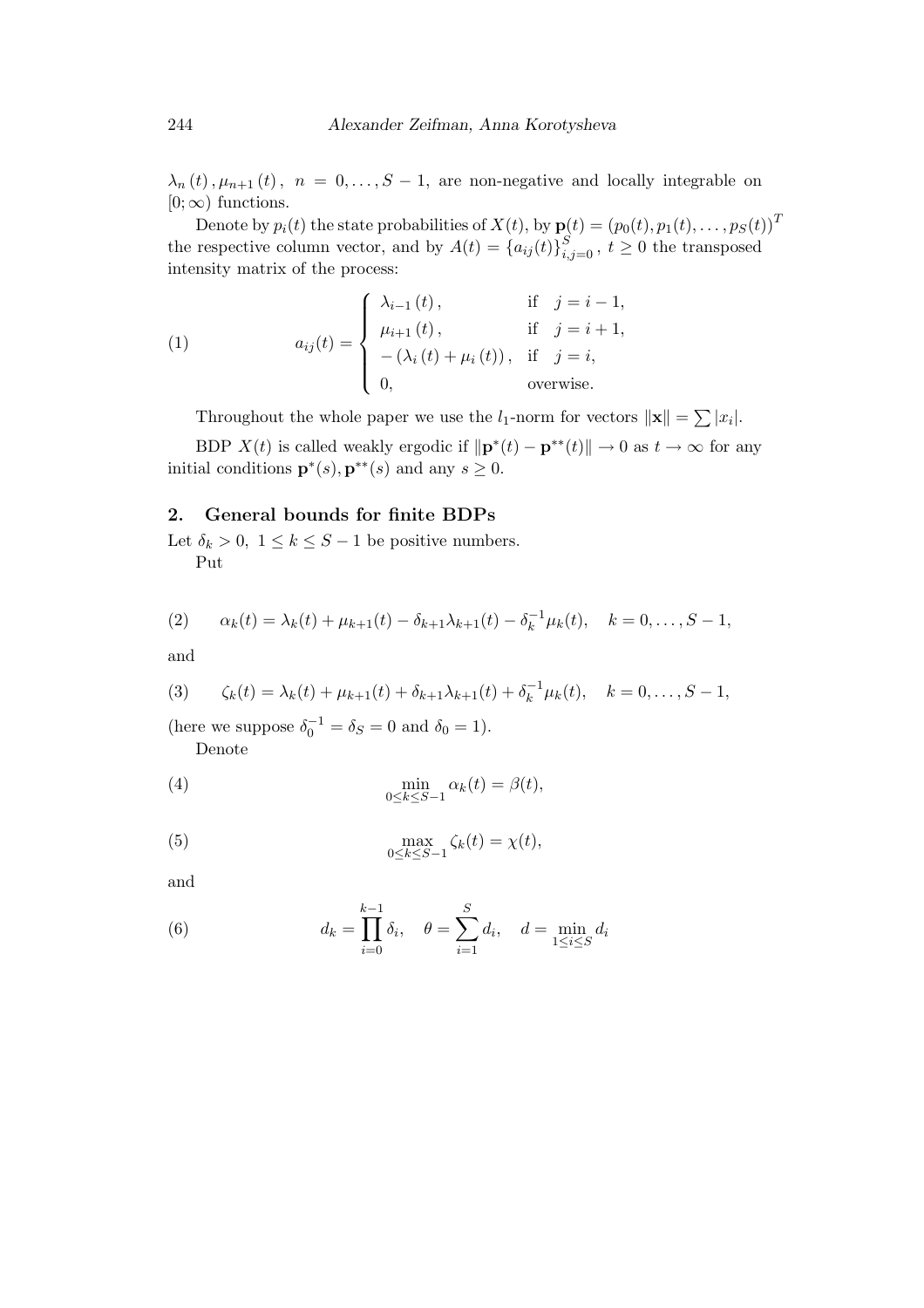Theorem 1. The following bounds on the rate of convergence hold:

(7) 
$$
\frac{d}{4\theta}e^{-\int_s^t \chi(\tau) d\tau} \|\mathbf{p}^*(s) - \mathbf{p}^{**}(s)\| \le \|\mathbf{p}^*(t) - \mathbf{p}^{**}(t)\|
$$
  

$$
\le \frac{4\theta}{d}e^{-\int_s^t \beta(\tau) d\tau} \|\mathbf{p}^*(s) - \mathbf{p}^{**}(s)\|,
$$

for any initial probability distributions  $\mathbf{p}^*(s)$ ,  $\mathbf{p}^{**}(s)$ , and any  $0 \leq s \leq t$ .

Proof. We use the approach of [6]. Consider the forward Kolmogorov system for the probabilistic dynamics of the process:

(8) 
$$
\frac{d\mathbf{p}}{dt} = A(t)\mathbf{p}, \quad t \ge 0.
$$

By introducing

$$
p_0(t) = 1 - \sum_{i \ge 1} p_i(t),
$$

we obtain from (8) the following system:

(9) 
$$
\frac{d\mathbf{z}}{dt} = B(t)\,\mathbf{z} + \mathbf{f}(t)\,,
$$

where

(10) 
$$
B = \begin{pmatrix} -(\lambda_0 + \lambda_1 + \mu_1) & \mu_2 - \lambda_0 & -\lambda_0 & \cdots & -\lambda_0 & -\lambda_0 \\ \lambda_1 & -(\lambda_2 + \mu_2) & \mu_3 & \cdots & 0 & 0 \\ \vdots & \vdots & \vdots & \ddots & \vdots & \vdots \\ 0 & 0 & 0 & \cdots & -(\lambda_{S-1} + \mu_{S-1}) & \mu_S \\ 0 & 0 & 0 & \cdots & \lambda_{S-1} & -\mu_S \end{pmatrix},
$$

(11) 
$$
\mathbf{z} = (p_1, ..., p_S)^T
$$
,  $\mathbf{f}(t) = (a_{10}(t), ..., a_{S0}(t))^T = (\lambda_0(t), 0, ..., 0)^T$ .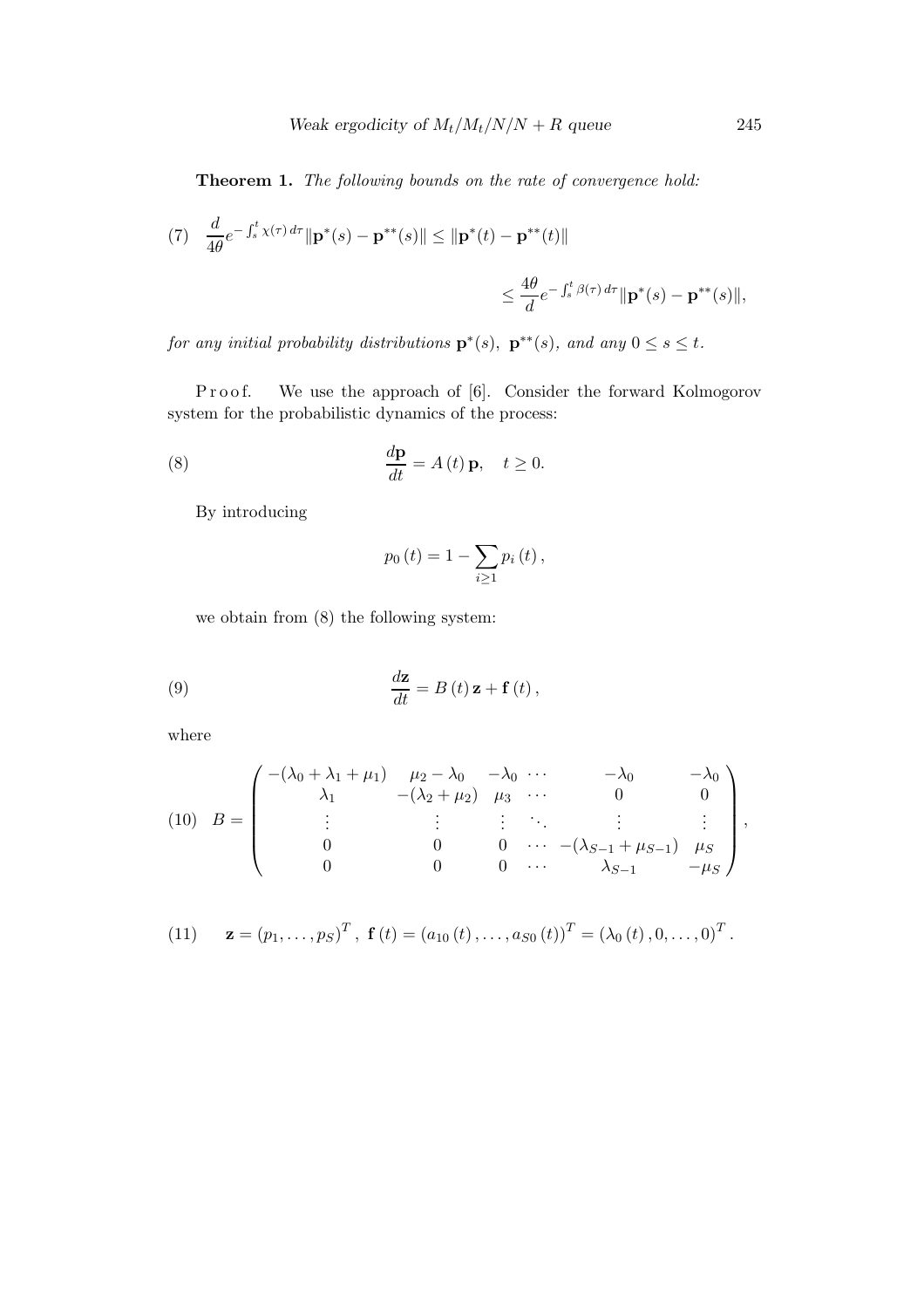Consider the matrix

(12) 
$$
D = \begin{pmatrix} d_1 & d_1 & d_1 & \cdots & d_1 \\ 0 & d_2 & d_2 & \cdots & d_2 \\ 0 & 0 & d_3 & \cdots & d_3 \\ \vdots & \vdots & \vdots & \ddots & \vdots \\ 0 & 0 & 0 & 0 & d_S \end{pmatrix},
$$

and the respective vector norm  $||\mathbf{z}||_{1D} = ||D\mathbf{z}||.$ Let  $\mathbf{x}(t) = (x_1, x_2, ..., x_S)$ . Then

(13) 
$$
\|\mathbf{x}\|_{1D} = \|D\mathbf{x}\| \le \|D\| \|\mathbf{x}\| = \theta \|\mathbf{x}\|;
$$

and

(14) 
$$
\|\mathbf{x}\| = \|D^{-1}D\mathbf{x}\| \le \|D^{-1}\|\|\mathbf{x}\|_{1D} \le \frac{2}{d}\|\mathbf{x}\|_{1D}
$$

so

(15) 
$$
\frac{d}{2} \|\mathbf{x}\| \le \|\mathbf{x}\|_{1D} \le \theta \|\mathbf{x}\|.
$$

Consider the logarithmic norm of  $B(t)$  in  $l_{1D}$ -norm:

$$
\gamma(B(t))_{1D} = \gamma(DB(t)D^{-1})
$$
  
= 
$$
\max_{0 \le i \le S-1} (-\lambda_i(t) - \mu_{i+1}(t) + \delta_{i+1}\lambda_{i+1}(t) + \delta_i^{-1}\mu_i(t))
$$
  
= 
$$
-\min_{0 \le i \le S-1} (\lambda_i(t) + \mu_{i+1}(t) - \delta_{i+1}\lambda_{i+1}(t) - \delta_i^{-1}\mu_i(t))
$$
  
= 
$$
-\beta(t).
$$

and the logarithmic norm of  $-B(t)$  in  $l_{1D}\text{-norm:}$ 

(17)  $\gamma(-B(t))_{1D}$ 

$$
= \max_{0 \le i \le S-1} \left( \lambda_i(t) + \mu_{i+1}(t) + \delta_{i+1} \lambda_{i+1}(t) + \delta_i^{-1} \mu_i(t) \right) = \chi(t).
$$

Then the following bound holds:

(18) 
$$
e^{-\int_s^t \chi(\tau)d\tau} \leq \|V(t,s)\|_{1D} \leq e^{-\int_s^t \beta(\tau)d\tau},
$$

for any  $t, s \quad (0 \le s \le t)$ , where  $V(t, s)$  is the Cauchy operator of equation (9).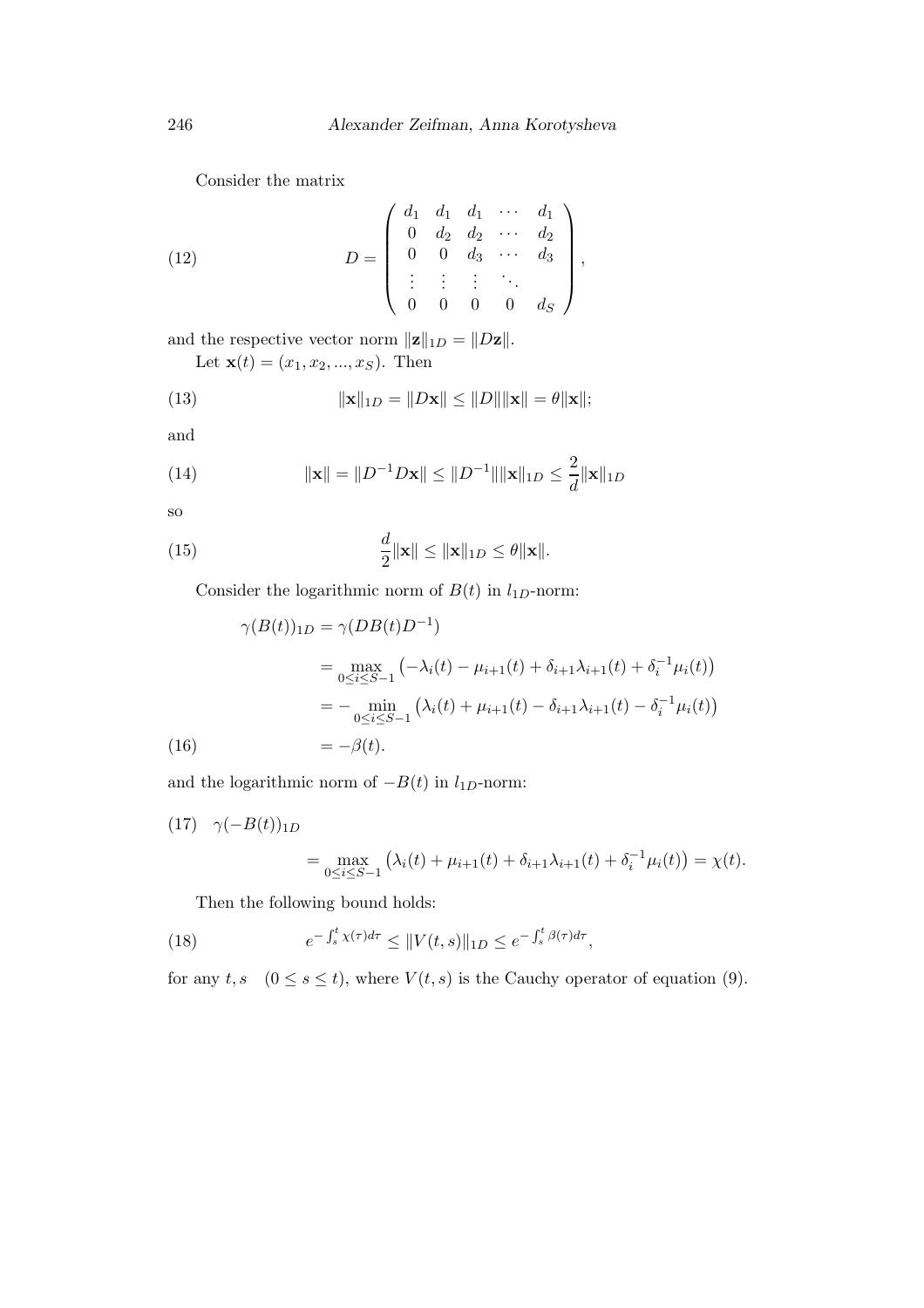Now we have from (15) and (18)

$$
\|\mathbf{p}^*(t) - \mathbf{p}^{**}(t)\| \le 2\|\mathbf{z}^*(t) - \mathbf{z}^{**}(t)\| \le \frac{4}{d}\|\mathbf{z}^*(t) - \mathbf{z}^{**}(t)\|_{1D}
$$
  

$$
\le \frac{4}{d}e^{-\int_{s}^{t} \beta(\tau) d\tau} \|\mathbf{z}^*(s) - \mathbf{z}^{**}(s)\|_{1D}
$$
  

$$
\le \frac{4}{d}e^{-\int_{s}^{t} \beta(\tau) d\tau} \|\mathbf{p}^*(s) - \mathbf{p}^{**}(s)\|_{1D}
$$
  
(19)  

$$
\le \frac{4\theta}{d}e^{-\int_{s}^{t} \beta(\tau) d\tau} \|\mathbf{p}^*(s) - \mathbf{p}^{**}(s)\|.
$$

On the other hand, for any solution  $\mathbf{y_1}, \mathbf{y_2}$  of the system (9) one has:

(20) 
$$
\|\mathbf{y_1}(t) - \mathbf{y_2}(t)\|_{1D} \geq e^{-\int_s^t \chi(\tau) d\tau} \|\mathbf{y_1}(s) - \mathbf{y_2}(s)\|_{1D}.
$$

Now let  $\mathbf{y_1}, \mathbf{y_2}$  be such that

(21) 
$$
\mathbf{p}^*(s) = (1 - ||\mathbf{y}_1(s)||, \mathbf{y}_1^T(s))^T
$$
;  $\mathbf{p}^{**}(s) = (1 - ||\mathbf{y}_2(s)||, \mathbf{y}_2^T(s))^T$ .  
Hence (14) and (20) imply the following bound:

$$
\|\mathbf{p}^*(t) - \mathbf{p}^{**}(t)\| \ge \frac{1}{\theta} \|\mathbf{p}^*(t) - \mathbf{p}^{**}(t)\|_{1D} = \frac{1}{\theta} \|\mathbf{y}_1(t) - \mathbf{y}_2(t)\|_{1D} \ge
$$

$$
\frac{1}{\theta} e^{-\int_s^t \chi(\tau) d\tau} \|\mathbf{y}_1(s) - \mathbf{y}_2(s)\|_{1D} =
$$

$$
(22) \frac{1}{2\theta} e^{-\int_s^t \chi(\tau) d\tau} \|\mathbf{p}^*(s) - \mathbf{p}^{**}(s)\|_{1D} \ge \frac{d}{4\theta} e^{-\int_s^t \chi(\tau) d\tau} \|\mathbf{p}^*(s) - \mathbf{p}^{**}(s)\|.
$$

Note that the equality  $\int_{0}^{\infty}$ 0  $\beta(\tau) d\tau = +\infty$  implies weak ergodicity of  $X(t)$ .

Remark. Under the assumptions of Theorem 1 the following estimate holds

(23) 
$$
e^{-\int_s^t \chi(\tau) d\tau} ||\mathbf{p}^*(s) - \mathbf{p}^{**}(s)||_{1D}
$$
  
\n $\leq ||\mathbf{p}^*(t) - \mathbf{p}^{**}(t)||_{1D} \leq e^{-\int_s^t \beta(\tau) d\tau} ||\mathbf{p}^*(s) - \mathbf{p}^{**}(s)||_{1D},$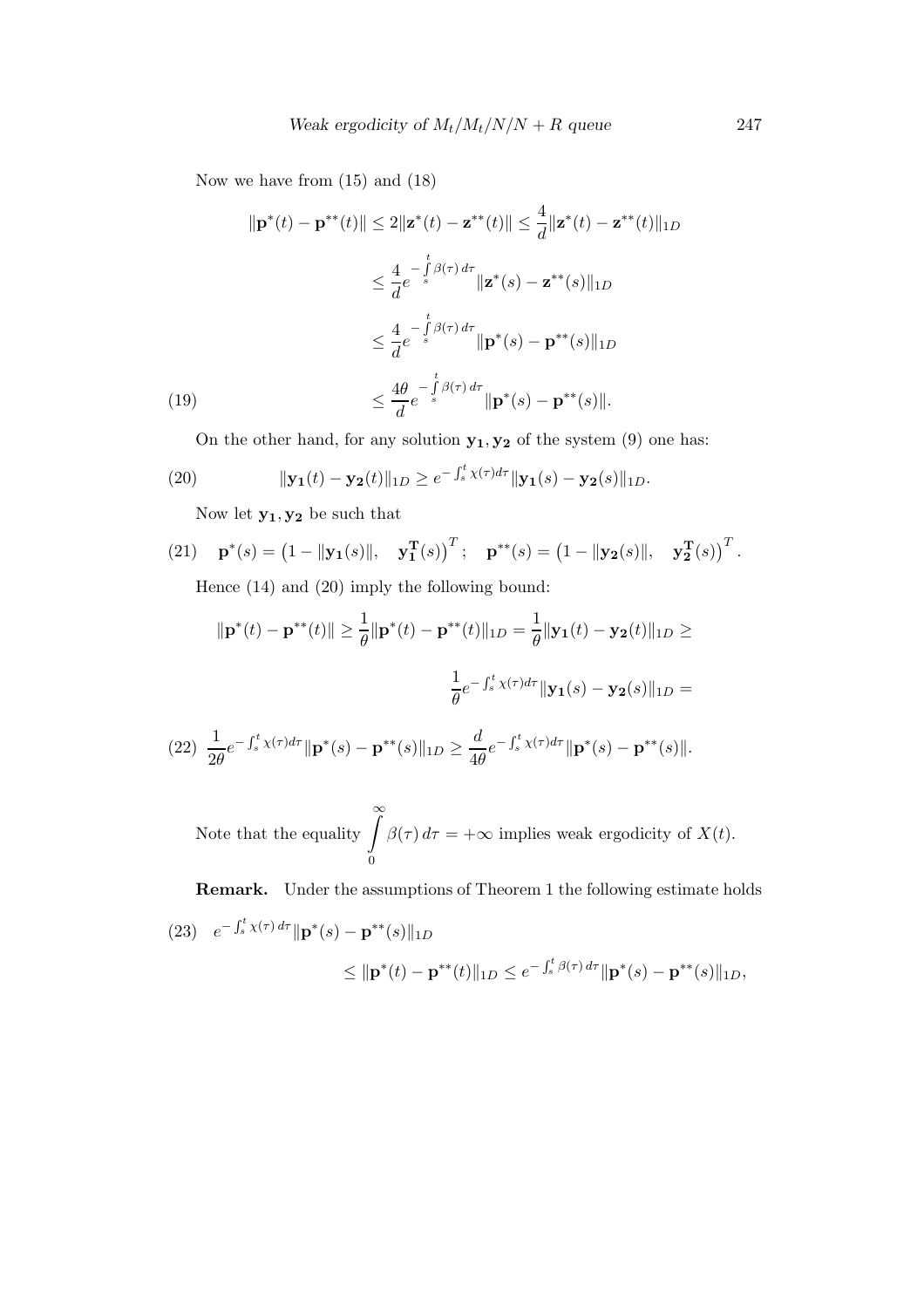for any initial probability distributions  $\mathbf{p}^*(s)$ ,  $\mathbf{p}^{**}(s)$ , and any  $0 \leq s \leq t$ . Put

(24) 
$$
\beta^*(t) = \max_{0 \le k \le S-1} \alpha_k(t).
$$

**Theorem 2.** Let  $D(p^*(s) - p^{**}(s)) \ge 0$  (or  $D(p^*(s) - p^{**}(s)) \le 0$ ). Then the following bound holds:

(25) 
$$
\|\mathbf{p}^*(t) - \mathbf{p}^{**}(t)\| \geq \frac{d}{2\theta} e^{-\int_s^t \beta^*(u) du} \|\mathbf{p}^*(s) - \mathbf{p}^{**}(s)\|,
$$

for any  $s \geq 0, t \geq s$ .

P r o o f. Consider the system (9) and put  $\mathbf{v}(t) = D(\mathbf{p}^*(t) - \mathbf{p}^{**}(t))^T$ . Then (26)  $\frac{d\mathbf{v}(t)}{dt} = DB(t)D^{-1}\mathbf{v}(t).$ 

Let now  $l_1^+$  be a set of  $l_1$ -vectors with non-negative coordinates. All nondiagonal elements of the matrix  $DB(t)D^{-1}$  are non-negative for any  $t \geq 0$ . Therefore, if  $\mathbf{v}(s) \geq 0$  for some  $s \geq 0$  then  $\mathbf{v}(t) \geq 0$  for any  $t \geq s$ .

Therefore

$$
\frac{d\left\{\sum v_i\right\}}{dt} \ge \left\{\sum v_i\right\} \min_k \left(-\lambda_k - \mu_{k+1} + \delta_{k+1}\lambda_{k+1} + \delta_k^{-1}\mu_k\right) =
$$
\n
$$
(27) \quad -\left\{\sum v_i\right\} \max_k (\lambda_k + \mu_{k+1} - \delta_{k+1}\lambda_k - \delta_k^{-1}\mu_k) = -\beta^* \left\{\sum v_i\right\}.
$$

Hence we have for any  $t \geq s$ :

$$
\|\mathbf{p}^*(t) - \mathbf{p}^{**}(t)\| \ge \frac{1}{\theta} \|\mathbf{p}^*(t) - \mathbf{p}^{**}(t)\|_{1D} = \frac{\|\mathbf{v}(t)\|}{\theta} = \frac{\sum v_i(t)}{\theta} \ge
$$

$$
\frac{1}{\theta} e^{-\int_s^t \beta^*(\tau) d\tau} \sum v_i(s) = \frac{1}{\theta} e^{-\int_s^t \beta^*(\tau) d\tau} \|\mathbf{p}^*(s) - \mathbf{p}^{**}(s)\|_{1D} \ge
$$

$$
\frac{d}{2\theta} e^{-\int_s^t \beta^*(\tau) d\tau} \|\mathbf{p}^*(s) - \mathbf{p}^{**}(s)\|.
$$

This inequality implies our claim.  $\square$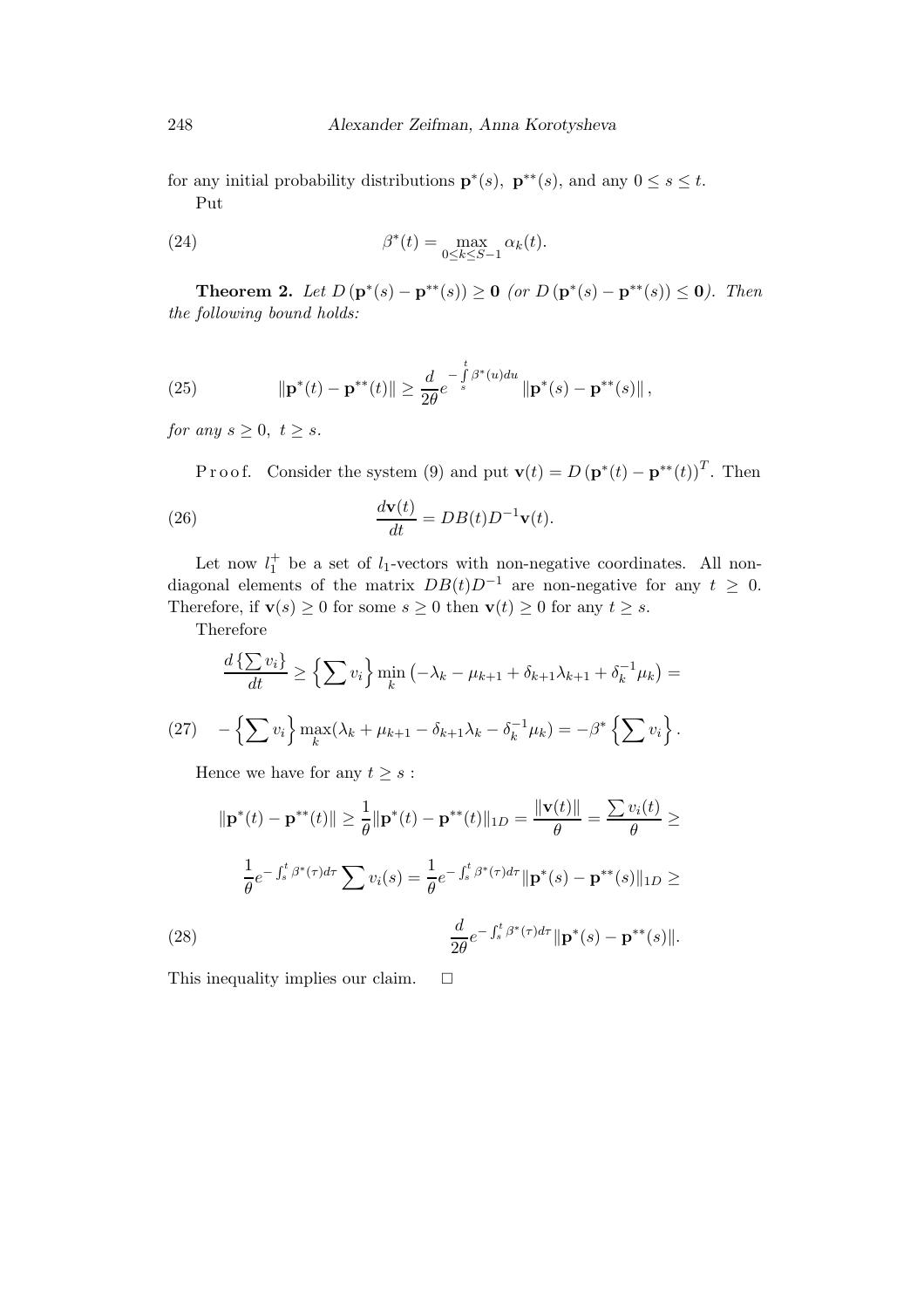Remark. Under the assumptions of Theorem 2 the following bound holds

(29) 
$$
\|\mathbf{p}^*(t)-\mathbf{p}^{**}(t)\|_{1D} \geq e^{-\int_s^t \beta^*(\tau) d\tau} \|\mathbf{p}^*(s)-\mathbf{p}^{**}(s)\|_{1D},
$$

for any initial probability distributions  $\mathbf{p}^*(s)$ ,  $\mathbf{p}^{**}(s)$  such that

$$
D(\mathbf{p}^*(s) - \mathbf{p}^{**}(s)) \ge 0 \text{ (or } D(\mathbf{p}^*(s) - \mathbf{p}^{**}(s)) \le 0),
$$

and for any  $0 \leq s \leq t$ .

Remark. One can see that the main problem now is the finding of the appropriate sequence  $\{\delta_k\}.$ 

# 3. Bounds for the queue-length process of  $M_t/M_t/N/N + R$ queue.

Let now  $X(t)$  be queue-length process for  $M_t/M_t/N/N + R$  queue. In the case  $R = 0$  (Erlang model with losses) we have necessary and sufficient condition of weak ergodicity in the following form (see the proof and related bounds in [4, 8]):

The process is weakly ergodic if and only if

(30) 
$$
\int_{0}^{\infty} (\lambda(t) + \mu(t)) dt = +\infty.
$$

Here we consider general case  $R > 0$ . Then we have in (2) and (3)

$$
\alpha_k(t) = \lambda(t) + (k+1)\mu(t) - \delta_{k+1}\lambda(t) - \delta_k^{-1}k\mu(t),
$$

if  $0 \le k \le N-1$ ,

$$
\alpha_k(t) = \lambda(t) + N\mu(t) - \delta_{k+1}\lambda(t) - \delta_k^{-1}N\mu(t)
$$

if  $N \leq k < N + R$ , and

$$
\zeta_k(t) = \lambda(t) + (k+1)\mu(t) + \delta_{k+1}\lambda(t) + \delta_k^{-1}k\mu(t)
$$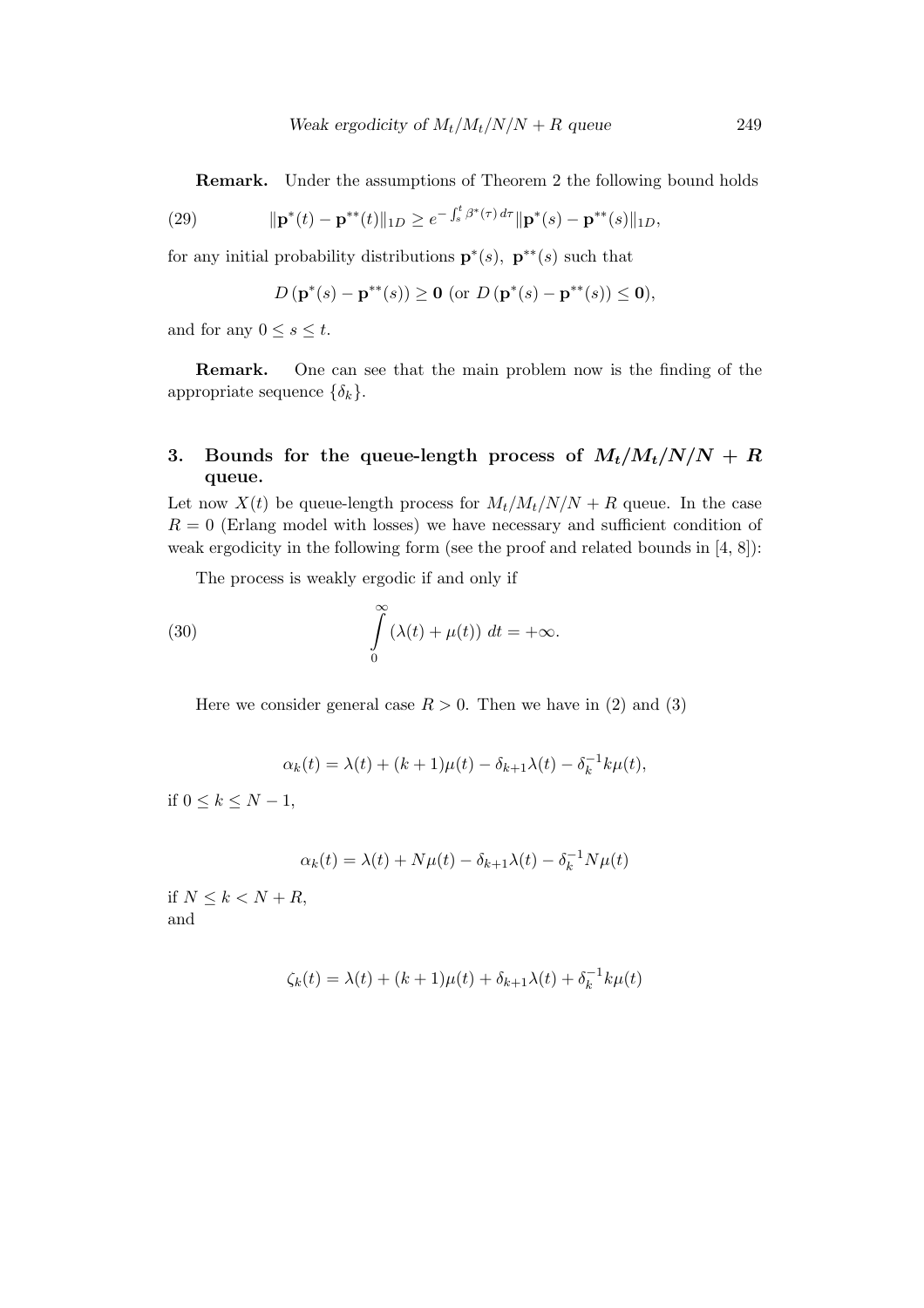if  $0 \leq k \leq N-1$ ,

$$
\zeta_k(t) = \lambda(t) + N\mu(t) + \delta_{k+1}\lambda(t) + \delta_k^{-1}N\mu(t),
$$

if  $N\leq k< N+R,$  respectively.

**First case.** Let there exist  $l > 1$  such that the following assumption holds:

(31) 
$$
\int_{0}^{\infty} (N\mu(\tau) - l\lambda(\tau)) d\tau = +\infty.
$$

Put  $\delta_k = 1, k \le N - 1$ , and  $\delta_k = l, k \ge N$ . Then

(32) 
$$
\alpha_k(t) = \begin{cases} \mu(t), & k < N - 1; \\ \mu(t) - (l - 1) \lambda(t), & k = N - 1; \\ \left(1 - \frac{1}{l}\right) (N\mu(t) - l\lambda(t)), & N \leq k \leq N + R - 2; \\ N\mu(t) \left(1 - \frac{1}{l}\right) + \lambda(t), & k = N + R - 1. \end{cases}
$$

We can suppose  $l \leq \frac{N}{N}$  $\frac{1}{N-1}$ , hence

(33) 
$$
\beta(t) = \min_{k} \alpha_k(t) = \left(1 - \frac{1}{l}\right) \left(N\mu(t) - l\lambda(t)\right),
$$

(34) 
$$
\beta^*(t) = \max_{k} \alpha_k(t) = \mu(t),
$$

and

(35) 
$$
\chi(t) = \max_{k} \zeta_{k}(t) \leq 2 (l\lambda(t) + N\mu(t)).
$$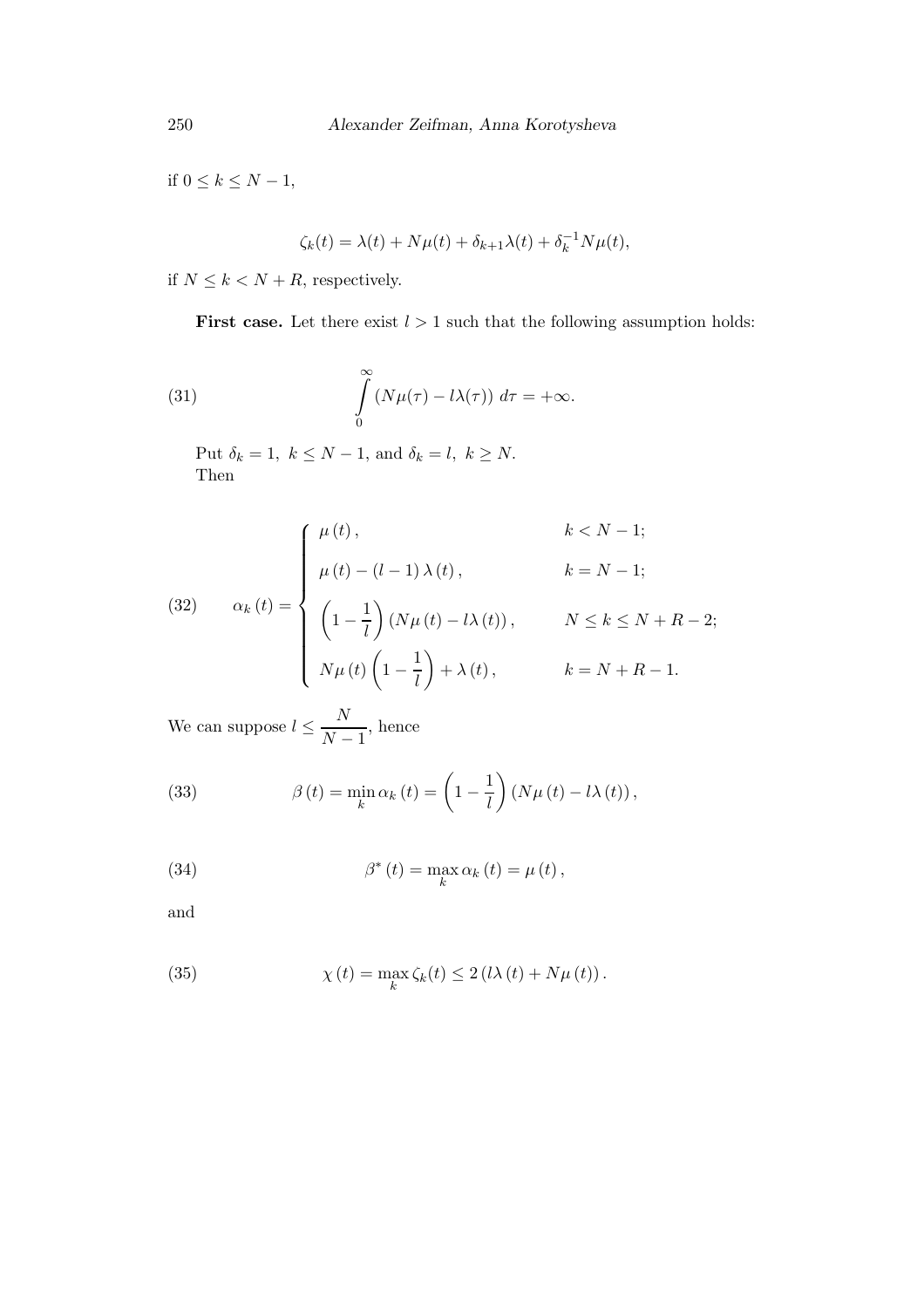Therefore Theorems 1 and 2 imply the following statement.

Theorem 3. Let (31) be fulfilled. Then the following bounds hold:

$$
\frac{1}{4\theta}e^{-2\int_s^t (l\lambda(\tau)+N\mu(\tau)) d\tau} \|\mathbf{p}^*(s)-\mathbf{p}^{**}(s)\| \le \|\mathbf{p}^*(t)-\mathbf{p}^{**}(t)\| \le
$$

(36) 
$$
4\theta e^{-\int_s^t (1-\frac{1}{l})(N\mu(\tau)-l\lambda(\tau)) d\tau} ||\mathbf{p}^*(s)-\mathbf{p}^{**}(s)||,
$$

for any initial probability distributions  $\mathbf{p}^*(s)$ ,  $\mathbf{p}^{**}(s)$ , and any  $0 \leq s \leq t$ ,

(37) 
$$
\|\mathbf{p}^*(t) - \mathbf{p}^{**}(t)\| \geq \frac{1}{2\theta} e^{-\int_s^t \mu(u) du} \|\mathbf{p}^*(s) - \mathbf{p}^{**}(s)\|,
$$

if  $D(p^*(s) - p^{**}(s)) \ge 0$  (or  $D(p^*(s) - p^{**}(s)) \le 0$ ), and any  $0 \le s \le t$ , where  $\theta = N - 1 +$ R  $\sum^{2+1}$  $i=1$  $l^i.$ 

**Second case.** Let there exist  $l < 1$  such that

(38) 
$$
\int_{0}^{\infty} (l\lambda(\tau) - N\mu(\tau)) d\tau = +\infty.
$$

Put  $\delta_k = l, k \geq 1$ . Then

(39) 
$$
\alpha_k(t) = \begin{cases} \left(\frac{1}{l} - 1\right) (l\lambda(t) - k\mu(t)) + \mu(t), & k \le N - 1; \\ \left(\frac{1}{l} - 1\right) (l\lambda(t) - N\mu(t)), & N \le k \le N + R - 2; \\ \lambda(t) - N\left(\frac{1}{l} - 1\right)\mu(t), & k = N + R - 1 \end{cases}
$$

and

(40) 
$$
\beta(t) = \min_{k} \alpha_k(t) = \left(\frac{1}{l} - 1\right) \left(l\lambda(t) - N\mu(t)\right),
$$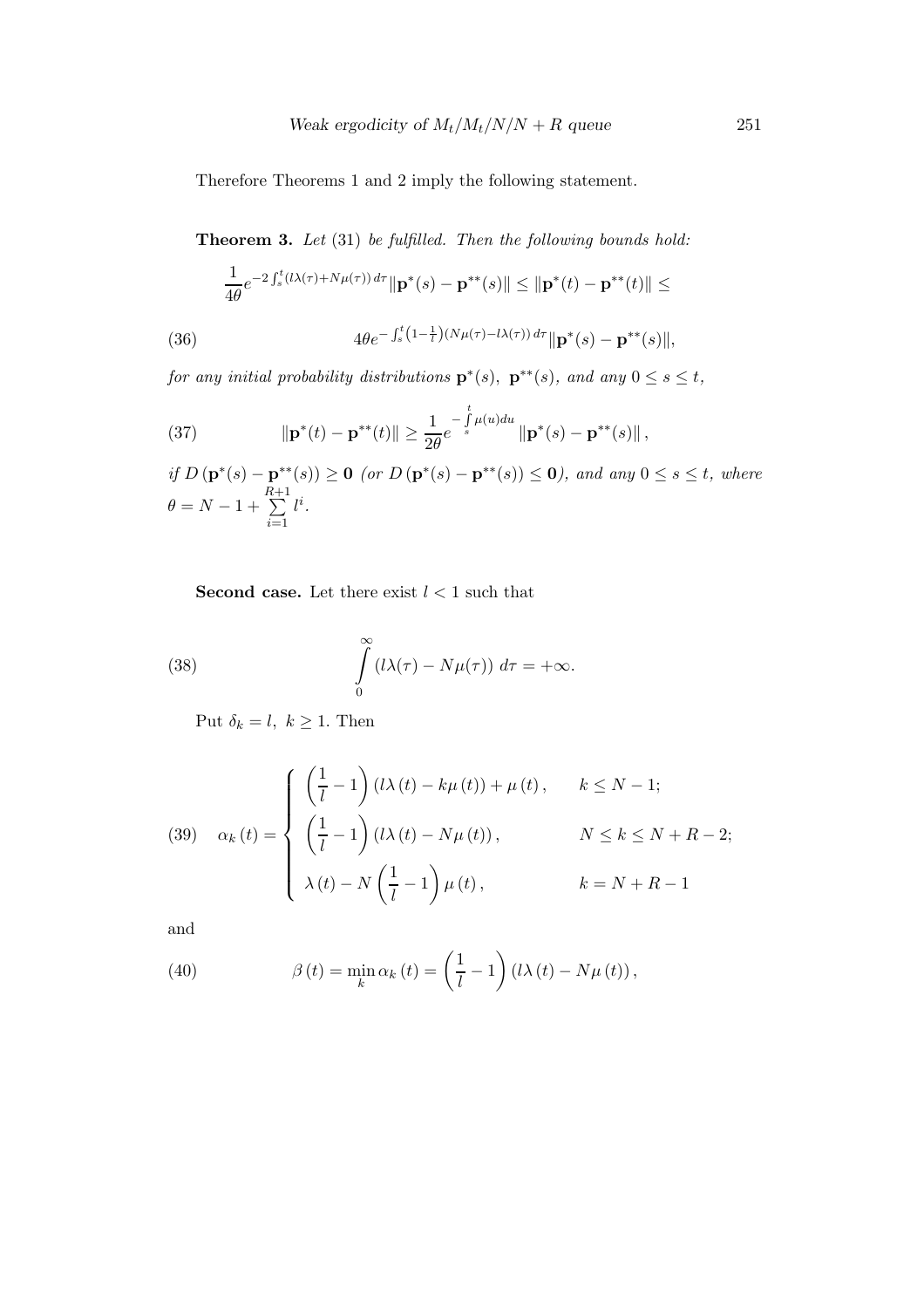.

(41) 
$$
\beta^*(t) = \max_k \alpha_k(t) \leq \lambda(t).
$$

On the other hand,

(42) 
$$
\chi^*(t) = \max_{k} \zeta_k(t) \le 2\left(\lambda(t) + \frac{N}{l}\mu(t)\right)
$$

Hence Theorems 1 and 2 imply the following statement.

Theorem 4. Let (38) be fulfilled. Then the following bounds hold:

$$
\frac{d}{4\theta}e^{-2\int_s^t (\lambda(\tau)+\frac{N}{t}\mu(\tau)) d\tau} \|\mathbf{p}^*(s)-\mathbf{p}^{**}(s)\| \le \|\mathbf{p}^*(t)-\mathbf{p}^{**}(t)\| \le
$$

(43) 
$$
\frac{4\theta}{d}e^{-\int_{s}^{t}(\frac{1}{t}-1)(l\lambda(\tau)-N\mu(\tau)) d\tau}\|\mathbf{p}^{*}(s)-\mathbf{p}^{**}(s)\|,
$$

for any initial probability distributions  $\mathbf{p}^*(s)$ ,  $\mathbf{p}^{**}(s)$ , and any  $0 \leq s \leq t$ ,

(44) 
$$
\|\mathbf{p}^*(t) - \mathbf{p}^{**}(t)\| \geq \frac{d}{2\theta} e^{-\int_s^t \lambda(u) du} \|\mathbf{p}^*(s) - \mathbf{p}^{**}(s)\|,
$$

if  $D(p^*(s) - p^{**}(s)) \ge 0$  (or  $D(p^*(s) - p^{**}(s)) \le 0$ ), and any  $0 \le s \le t$ , where  $\theta \leq N + R$  and  $d = l^{N+R}$ .

**Remark.** There is a number of open problems for  $M_t/M_t/N/N + R$  queue, see [9, 10]. For instance, the condition (30) seems to be necessary and sufficient for weak ergodicity of the queue-length process. Is this true?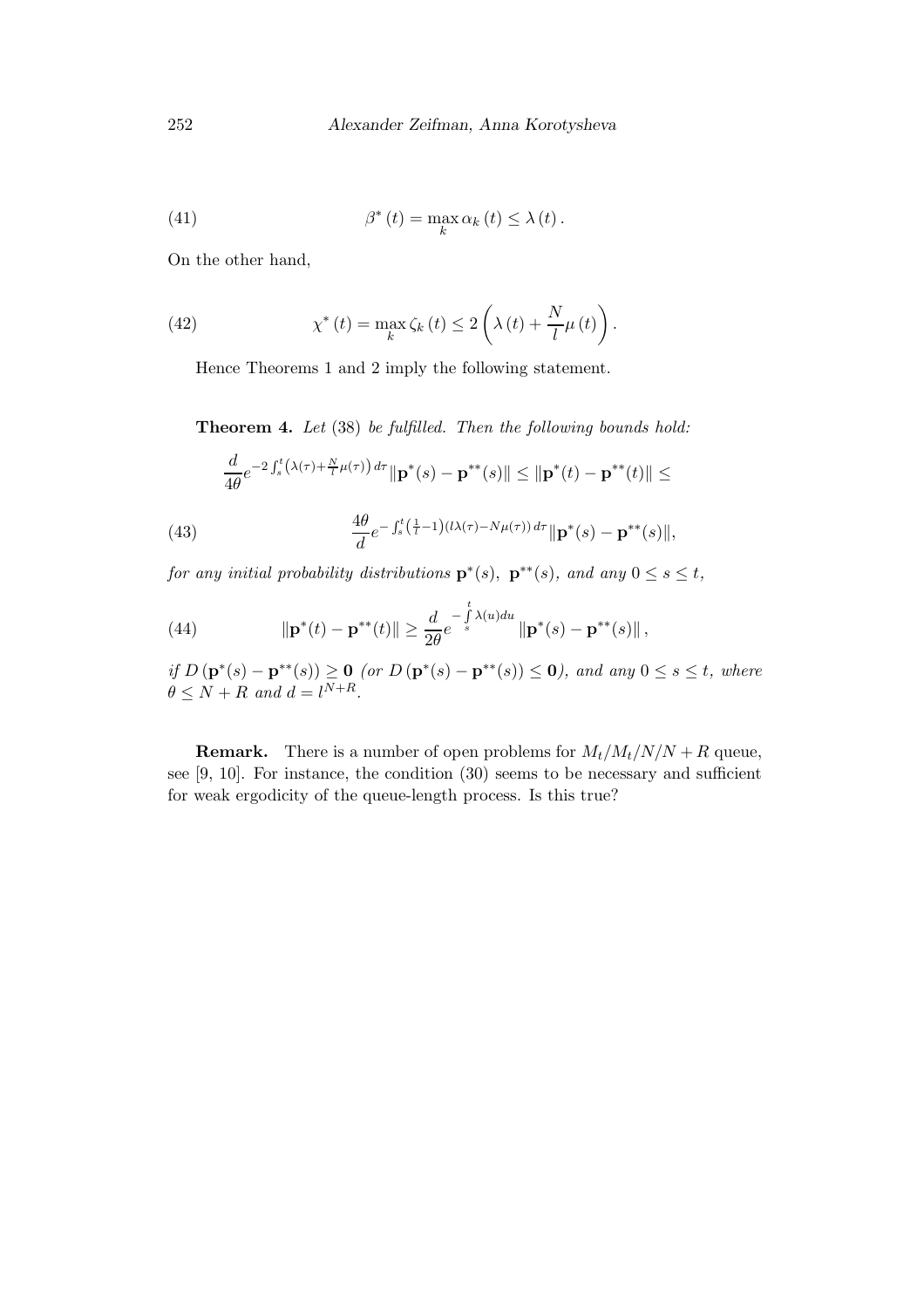#### Acknowledgments

We want to thank the Referee for useful remarks.

### R E F E R E N C E S

- [1] B. L. Granovsky, A. I. Zeifman. The decay function of nonhomogeneous birth-death processes, with application to mean-field models. Stoch. Proc. Appl.,  $72$  (1997), 105-120.
- [2] B. L. Granovsky, A. I. Zeifman. The N-limit of spectral gap of a class of birth-death Markov chains. Appl. Stoch. Models in Business and Industry, 16 (2000), 235–248.
- [3] B. L. Granovsky, A. I. Zeifman. Nonstationary Queues: Estimation of the Rate of Convergence. Queueing Systems, 46 (2004), 363–388.
- [4] A. I. Zeifman. Properties of a system with losses in the case of variable rates. Automat. Remote Control, 50 (1989), 82-–87.
- [5] A. I. ZEIFMAN. Some estimates of the rate of convergence for birth and death processes. J. Appl. Probab., 28 (1991), 268–277.
- [6] A. I. Zeifman. Upper and lower bounds on the rate of convergence for nonhomogeneous birth and death processes. Stoch. Proc. Appl., 59 (1995), 157–173.
- [7] A. I. Zeifman, S. Leorato, E. Orsingher, Ya. Satin, G. Shilova. Some universal limits for nonhomogeneous birth and death processes. Queueing systems,  $52$  (2006), 139–151.
- [8] A. I. Zeifman. On nonstationary Erlang model. Automation and Remote Control, 70 (2009), 2003–2012.
- [9] A. I. ZEIFMAN. Ergodicity of  $M_t/M_t/N/N + R$  queue and related bounds. Submitted to *Queueing Systems.* ????
- [10] A. I. ZEIFMAN. Ergodicity of finite birth-death processes and related bounds. Submitted to Communications in Statistics – Theory and Methods. ????